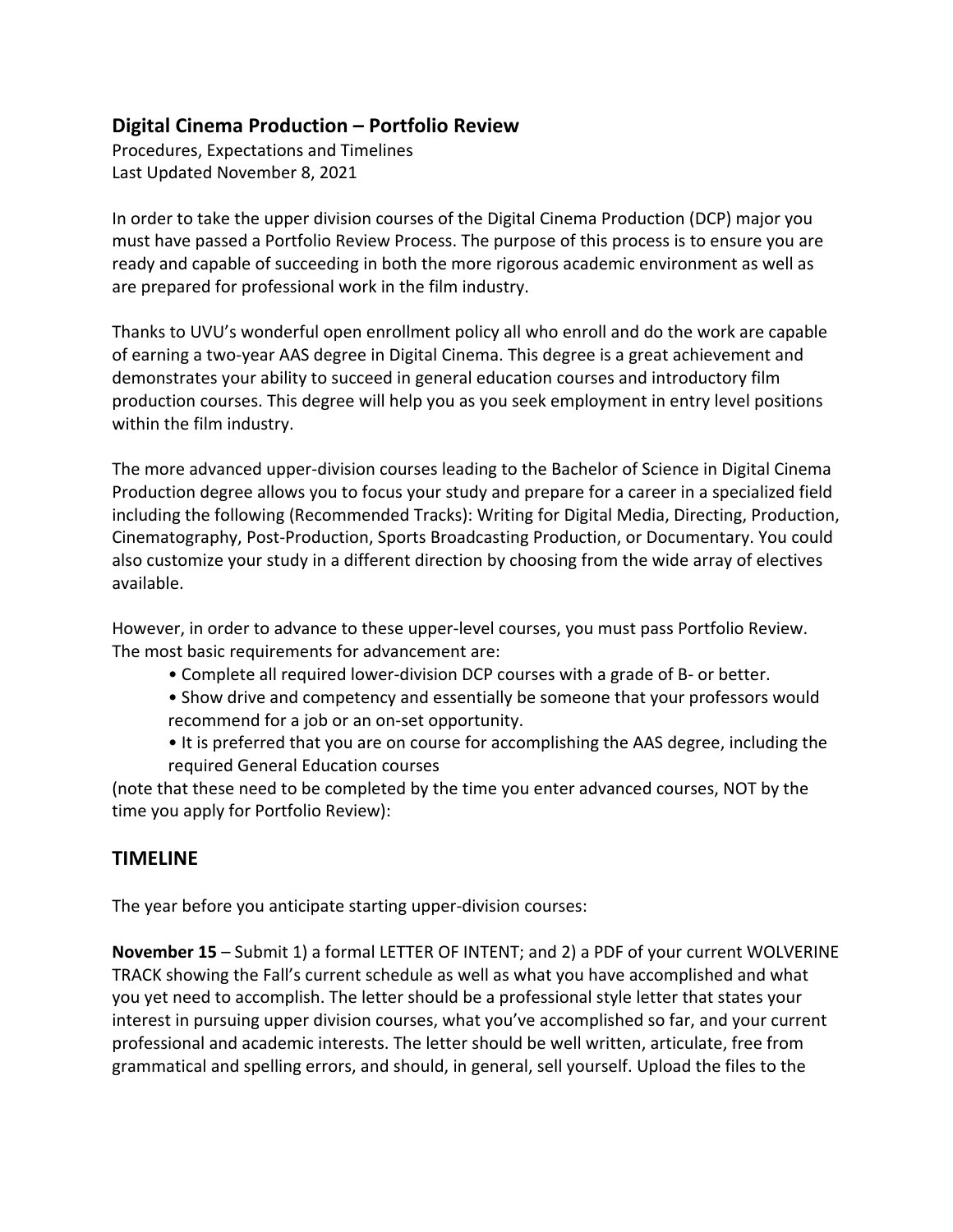Drive found on the UVU Cinema Student Recourses web site:

 Follow the naming convention on the website (Last name First name Letter or Last Name First Name Wolverine Track). site:https://drive.google.com/drive/folders/1OhHI4hvBht2VM6VXP4ouElQ0sUlWU4N\_?usp=sharing

 **March 1** – Submit to the Program Coordinator: 1) Your updated Wolverine Track showing the current semester; 2) a link to an ONLINE PORTFOLIO (see below).

 Sign up for an INTERVIEW with one of the current full-time faculty members. Preferably you should interview with the person who oversees the area of emphasis you are interested in: Duane Andersen (Production, Post-Production), Jenny Mackenzie (Documentary), Laird Roberts (Cinematography), Alex Nibley (Writing), and Jerell Rosales (Directing).

Interviews will happen mid-March.

## ONLINE PORTFOLIO Instructions:

 First, you are entering a visual field. Your Online Portfolio should be visually striking. This should be prepared as if it were being submitted to potential employers and collaborators. It should feel professional in every sense of the word.

 Here's a sample Professional Reel (http://www.biancaclinedp.com). While your Portfolio will be fundamentally different because you're a student, it should feel visually compelling and should be easy to navigate. Getting a website from Wix.com or a similar site is a good way to start.

It should include the following Tabs or Sections:

 **INTRODUCTION PAGE:** Tells us about you, your accomplishments and skills, and your academic and professional goals and aspirations. This should be about three simple, well written paragraphs. Don't be boring.

 **SENIOR PROJECT PLANS:** Let us know what you hope to do for senior projects. Do you have any ideas that are already in motion? If you are a cinematographer or an editor, it is expected that you will shoot or edit a project. Are you already part of a group? If you are a writer, it is expected that you write a short film for a senior project that you will also produce or that you write a feature script. Tell us about those ideas. You don't have to have anything set in stone, but you will need to be ready to go with this by Spring of the next year… so it's good to start thinking early. Refer to the Senior Projects sheet available on the DCP website.

 **PAST WORK:** Include links to work you have done in your classes thus far (DGM 1520, DGM 1061, DGM 2540, DGM 2661, DGM 2110 are all classes where you make projects… indicate what your role was on each), including PDFs of written work you've done for DGM 2570. If you are still in the process of taking some of these classes, you might not have them available yet.